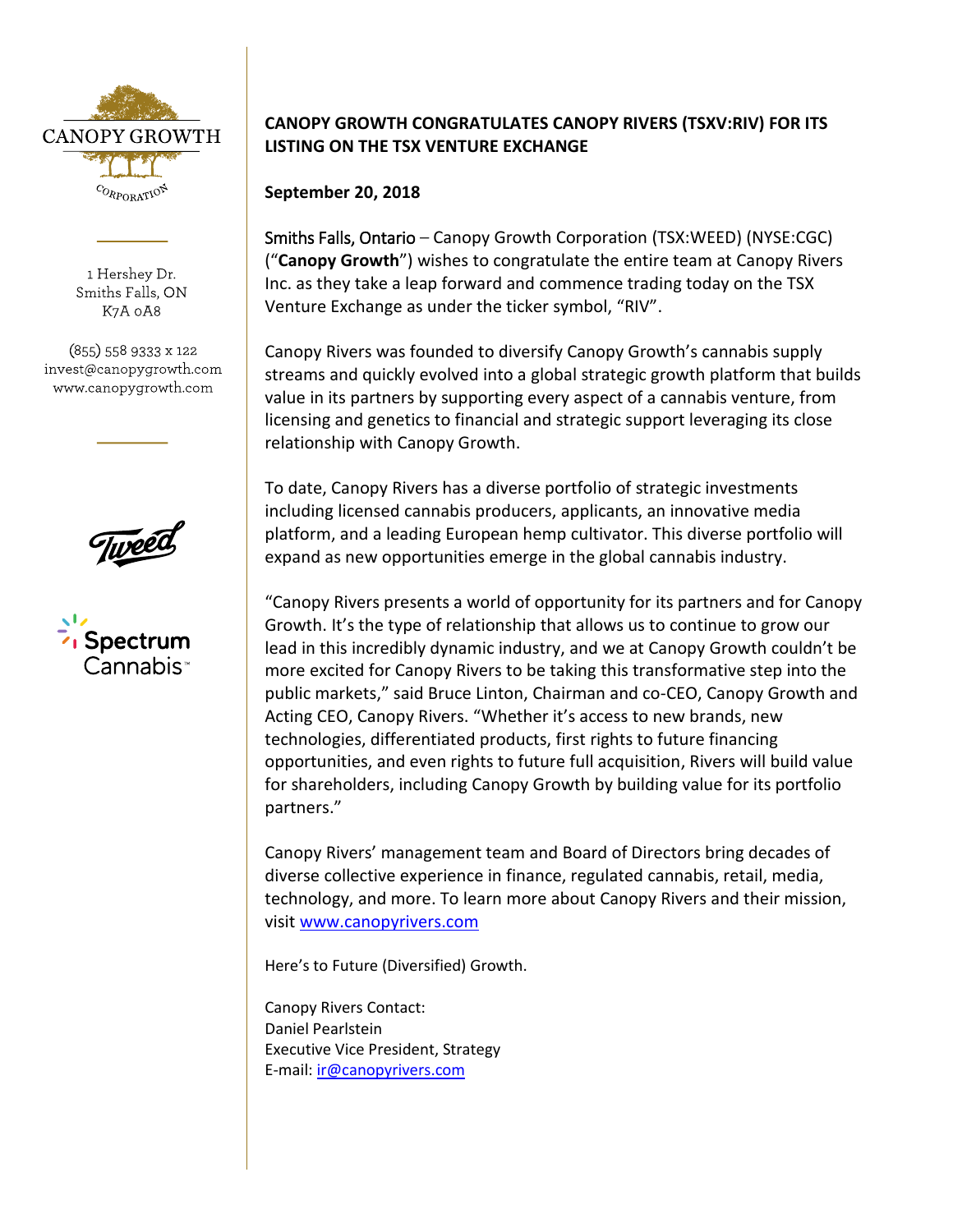Media Relations Caitlin O'Hara [Caitlin.ohara@canopygrowth.com](mailto:Caitlin.ohara@canopygrowth.com) 613-291-3239

Investor Relations Tyler Burns [Tyler.Burns@canopygrowth.com](mailto:Tyler.Burns@canopygrowth.com) 855-558-9333 ex 122

Director: Bruce Linton [tmx@canopygrowth.com](mailto:tmx@canopygrowth.com)